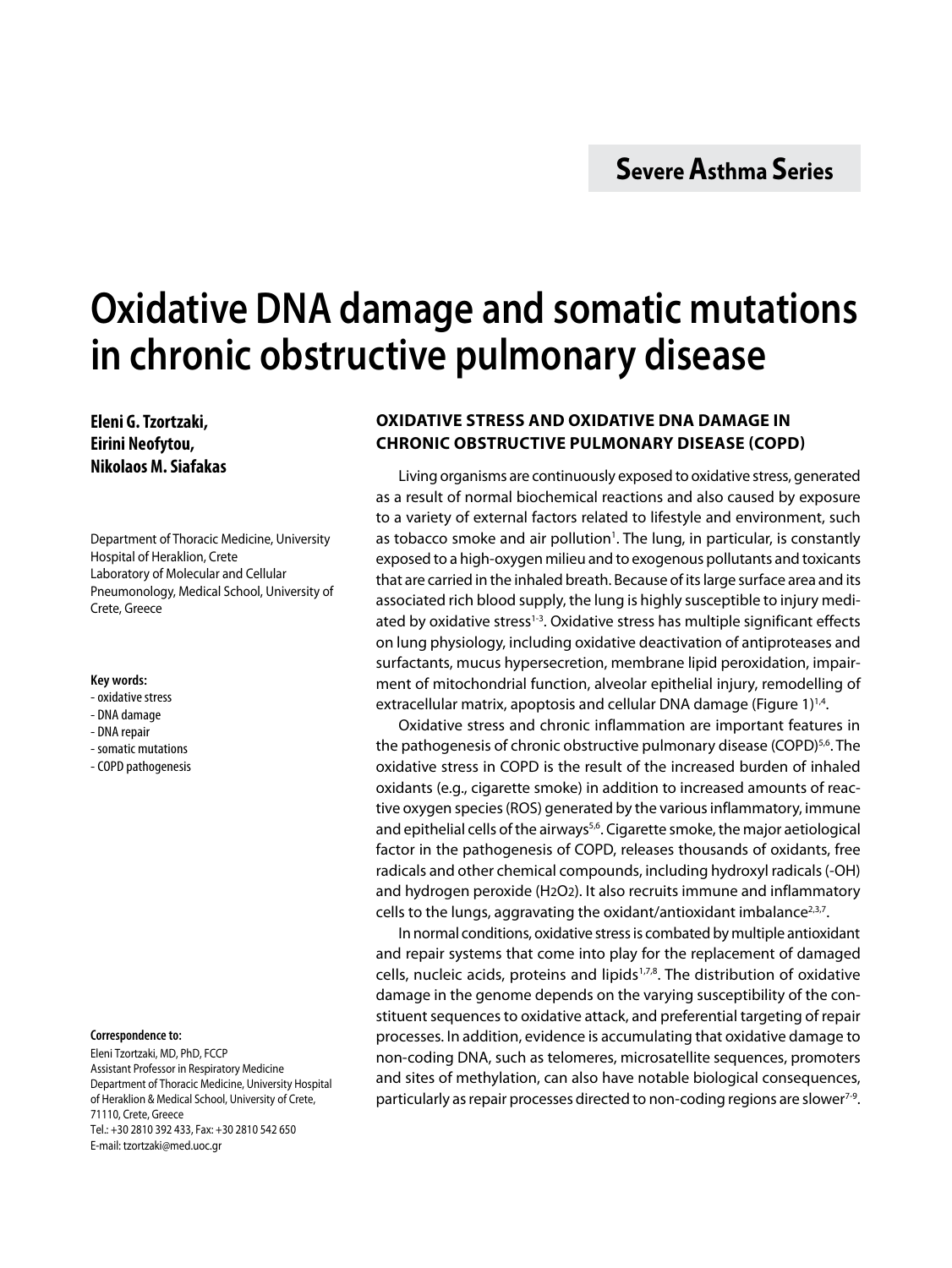

**FIGURE 1.** Sources of DNA damage: DNA damage is caused by a variety of factors, including UV light or ionizing radiation exposure, cigarette smoke, cellular metabolism by-products, and replication errors. Under normal conditions, oxidative stress is combated by multiple antioxidant and repair systems for the replacement of damaged cells and nucleic acids. When the oxidant burden overcomes the antioxidant repair capacity, the altered cells are removed by apoptosis.

### **Somatic mutationsand microsatellite DNA**

There are two main categories of genetic mutation; *de novo* and somatic mutations<sup>10</sup>. Mutations that occur only in gametes or that occur just after fertilization are termed *de novo* (i.e., new) mutations. If a mutation occurs in somatic cells, that mutation will be limited to the organism in which it occurred, and will not be passed on to future generations. This type of genetic error is called an acquired or somatic mutation, and it appears in the DNA of individual cells at some time during a person's life. Acquired mutations can be caused by external, environmental factors (ultraviolet radiation, carcinogens, pollutants/toxicants, cigarette smoke) or it can occur if a mistake is made during replication, when DNA copies itself during cell division<sup>10</sup>. Oxidative stress, which is central to the pathogenesis of chronic inflammatory lung diseases, such as COPD, can directly damage lung DNA, and in particular the base composition of the repeated sequences (i.e., microsatellite DNA) especially when coupled with DNA mismatch repair system (MMR) deficiency<sup>8-10</sup>.

Microsatellites are unique to every individual and are identical in cells from different tissues in the same individual11-13. Microsatellites are scattered throughout the genome and are usually located outside of, but occasion-

ally within, coding sequences; they are faithfully replicated in healthy cells, ensuring that coding sequences remain within the appropriate reading frame<sup>11-13</sup>. The insertion or deletion of one or more repeat units can induce frame shift mutations in downstream genes. These mutations serve as highly polymorphic markers that are used for genome mapping in many organisms, including humans<sup>11-13</sup>. The MMR system is very important in the maintenance of microsatellite stability. It is designed to correct singlebase mismatches and small insertion/deletion loops that may occur during DNA replication<sup>14,15</sup>. The assessment of microsatellite DNA instability (MSI) in peripheral tissue samples has offered a reliable means for the study of acquired mutations. This is accomplished with the use of microsatellite markers targeting specific chromosomal loci near or in genes that are known or suspected to be implicated in the pathogenesis of a disease $11-13$ .

## **Microsatellite DNA instability in COPD**

The first studies that revealed somatic mutations in the form of MSI in benign lung diseases, were in COPD<sup>16,17</sup> and later studies were conducted in asthma<sup>18</sup>. In a comparative study between COPD and asthma at the microsatellite DNA level, patients with COPD patients revealed a higher frequency of somatic mutations than those with asthma19. In the same, study COPD specific microsatellite sites were identified adjacent to genes related to COPD pathogenesis (e.g. surfactant A, perforin, CD8, TNF)19.

The relationship between COPD exacerbations and genetic instability was assessed next, and the "frequent COPD exacerbator" was shown to exhibit the highest rates of genetic defects<sup>20</sup>. A possible explanation was that frequent exacerbations characterized by persistent inflammation and increased oxidative burden could lead to greater oxidative DNA damage compared with stable COPD<sup>20</sup>.

Another important issue was the exploration of the lung cell subpopulation susceptible to acquired somatic mutations. The hypothesis targeted the lung epithelial barrier cells (LEBCs), since they constitute the outer cellular layer of the bronchial tree and are exposed to numerous host and environmental insults<sup>21</sup>. There was much evidence to suggest that the burden of inhaled oxidants from cigarette smoking, and the increased amounts of reactive oxygen species generated by various inflammatory cells of the airways in COPD could seriously affect the air-lung barrier system as the first line of defence<sup>2-3</sup>. We used immuno-magnetic beads cell separation, verified by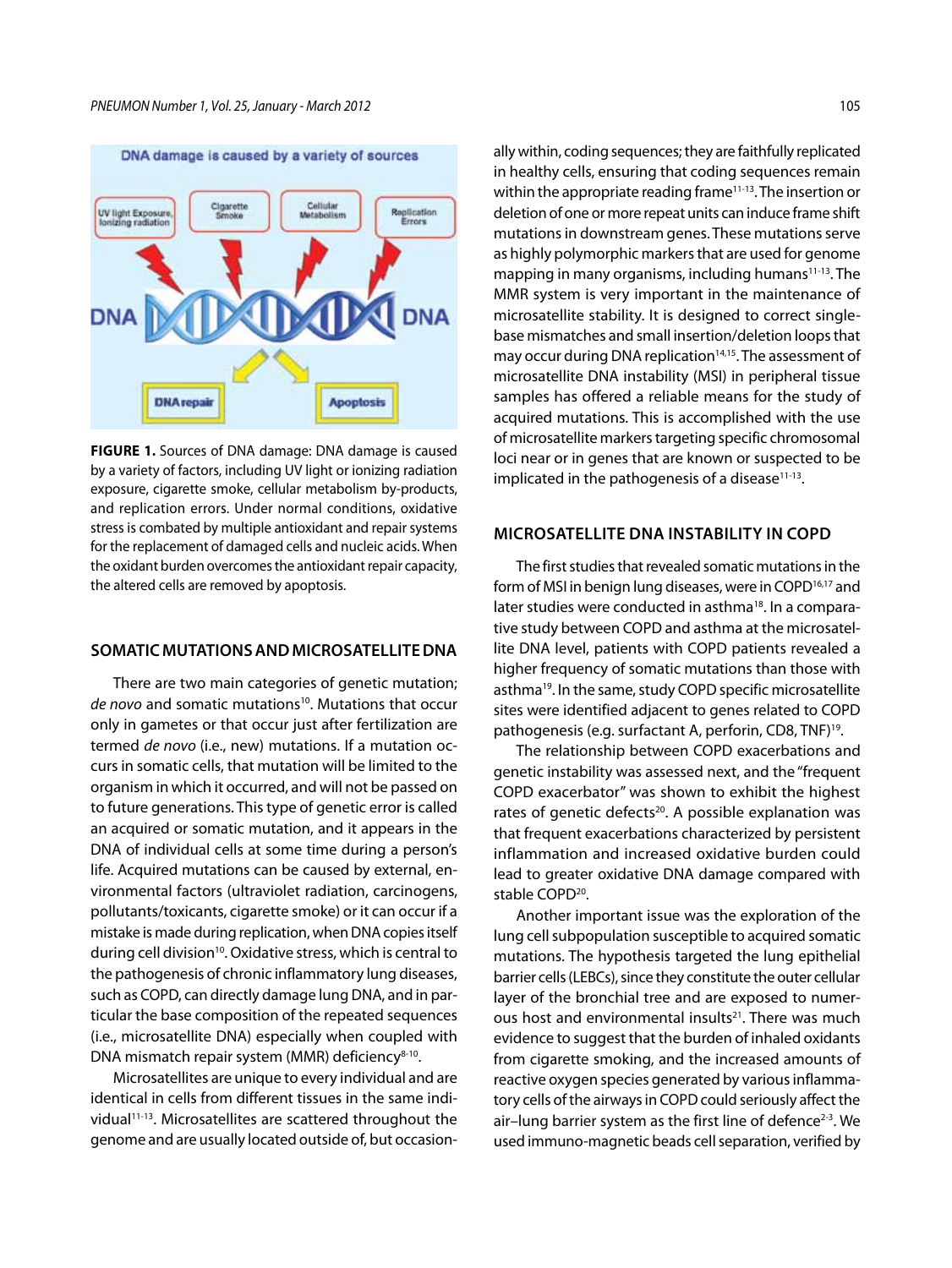flow cytometry (FC) and microsatellite DNA analysis on sputum and bronchioalveolar lavage fluid (BALF) specimens to identify the cellular subpopulation susceptible to somatic DNA damage in patients with COPD patients and smokers. This was the first study to separate sputum and BAL cellular subpopulations in COPD patients and smokers and it revealed that somatic DNA alterations were exhibited exclusively in the lung epithelial barrier cells of patients with COPD. These findings supported the hypothesis that the persistent inflammation and oxidative burden in COPD could affect the cellular component of the air-lung barrier system leading to oxidative DNA

damage and consequent somatic mutations in the lung epithelia<sup>21</sup>.

## **A hypothesis for the initiation of COPD**

Based on the studies described above, we proposed a new model for the initiation of COPD (Figure 2), comprising oxidative DNA damage of the LEBCs and the host immune responses<sup>22</sup>.

At the onset of COPD, cigarette smoking affects the air–lung barrier system and, in particular, its cellular component, via repeated oxidative stress leading to oxidative



**FIGURE 2.** A hypothesis for the initiation of COPD: At the onset of COPD, cigarette smoke injures the lung epithelial barrier cells (LEBCs) via repeated oxidative stress, and affects the DNA auto-repair ability, leading to acquired somatic mutations. Affected LEBCs, by emitting danger signals, constitute an indirect way of activating and polarising the dendritic cell (DC) network. Lymphoid organs respond with a proliferation of CD8+ cytotoxic T-lymphocytes which attack the affected LEBCs and release perforin and granzymes, activating cell death. Failed apoptotic cell removal (efferocytosis) impedes the resolution of inflammation and the maintenance of alveolar integrity, leading to COPD.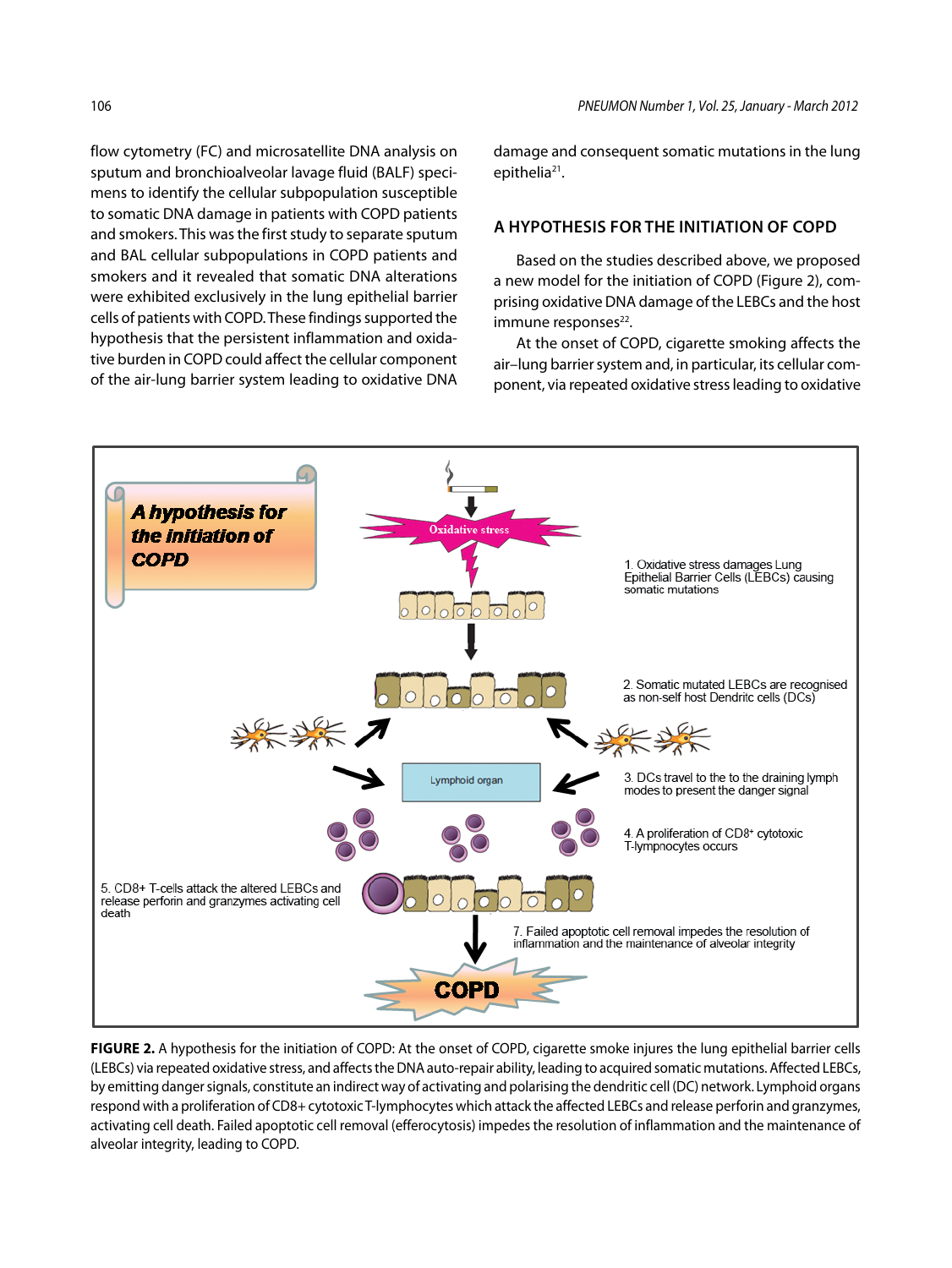DNA damage2-4,9. Oxidative stress damages the DNA of the LEBCs, leading to acquired somatic mutations, and further suppresses key genes of the DNA MMR system, impairing the DNA auto-repair ability<sup>9,21</sup>. Somatic mutations of the LEBCs are an indirect way of activating and polarising the dendritic cell (DC) network, by danger/ alarm signals expressed by the altered cells<sup>22</sup>. In addition, smoke-induced changes in pulmonary DCs lead to the development of inappropriate immunological responses to antigens $23$ .

In the "danger model", antigen-presenting cells, such as DCs, can be activated by danger/alarm signals that are produced by self-injured cells after exposure to pathogens, toxins, mechanical damage, oxidative stress and cigarette smoke24,25. Polarised DCs travel to the draining lymph nodes carrying this endogenous alarm signal, produced by the damaged LEBCs, and they present it to the naive T-lymphocytes, inducing a proliferation of CD8+ cytotoxic T-lymphocytes<sup>22,25</sup>. The CD8+ T-cells migrate to the sites of the initial insult and, by releasing perforin and granzymes, attack the altered LEBCs, activating cell apoptosis cascades<sup>22,25,26</sup>.

Disruption of the balance between apoptosis and replenishment of lung structural cells has been reported in COPD27-29. This phenomenon was confirmed by the detection in lung biopsies of increased expression of the pro-apoptotic p53 in the type II pneumocytes (PN II) of patients with COPD compared with smokers without COPD30. We also evaluated the expression of surfactant protein-A (SP-A), a lectin with multiple functions in innate host defense, regulation of the inflammatory process and clearance of apoptotic and necrotic cells in the lung. We found a decreased ratio of SP-A positive PN II to total PN II in patients with COPD patients compared with smokers without COPD. This ratio was also found to be correlated with the degree of airway obstruction<sup>31</sup>. The decreased levels of SP-A in COPD may thus contribute to the increased prevalence of respiratory infections, impaired efferocytosis (removal of apoptotic bodies), and abnormal tissue remodelling<sup>31,32</sup>. In earlier studies, we had observed genetic instability in the G29802 microsatellite marker, located adjacent to SP-A gene, in patients with COPD<sup>19,20</sup>.

In conclusion, oxidative DNA damage contributes to the molecular pathogenesis of COPD. Somatic acquired mutations in COPD result from the oxidative DNA damage and the inefficient DNA repair machinery. The varying efficiency of DNA repair across the genome may be viewed as analogous to inter-individual variation in repair efficiency, which is a potential determinant of disease susceptibility.

#### **REFERENCES**

- 1. Avery SV. Molecular targets of oxidative stress. *Biochem J*. 2011;434(2):201-10.
- 2. Faux SP, Tai T, Thorne D, Xu Y, Breheny D, Gaca M. The role of oxidative stress in the biological responses of lung epithelial cells to cigarette smoke. *Biomarkers*. 2009;14 Suppl 1:90-6.
- 3. Wistuba II, Mao L, Gazdar AF. Smoking molecular damage in bronchial epithelium. *Oncogene* 2002;21;7298-7306.
- 4. Ciccia A, Elledge SJ. The DNA damage response: making it safe to play with knives. *Mol Cell* 2010;40:179-204.
- 5. Rahman I. The role of oxidative stress in the pathogenesis of COPD: implications for therapy. Treat Respir Med. 2005; 4(3):175-200.
- 6. Loukides S, Bakakos P, Kostikas K. Oxidative Stress in Patients with COPD. Curr Drug Targets. 2011 Apr 1;12(4):469-77.
- 7. Chung KF, Marwick JA. Molecular mechanisms of oxidative stress in airways and lungs with reference to asthma and chronic obstructive pulmonary disease. Ann N Y Acad Sci. 2010;1203:85-91.
- 8. Boyer JC, Yamada NA, Roques CN, Hatch SB, Riess K, Farber RA. Sequence dependent instability of mononucleotide microsatellites in cultured mismatch repair proficient and deficient mammalian cells. Hum Mol Genet. 2002 Mar 15;11(6):707-13.
- 9. Anderson GP, Bozinovski S. Acquired somatic mutations in the molecular pathogenesis of COPD. Trends Pharmacol Sci 2003;24:71-76.
- 10. Campbell NA, Reece JB. 2008. Biology (8th Edition). San Francisco (CA): Pearson Benjamin Cummings Publishing Co.
- 11. Richard GF, Kerrest A, Dujon B. Comparative genomics and molecular dynamics of DNA repeats in Eukaryotes. Micr Mol Bio Rev 2008; 72:686-727.
- 12. Li YC, Korol AB, Fahima T et al. Microsatellites: genomic distribution, putative functions and mutational mechanisms: a review. Mol Ecol 2002; 11:2453-2465.
- 13. Li YC, Korol AB, Fahima T et al. Microsatellites within genes: structure, function and evolution. Mol Bio Evol 2003; 21:991-1007.
- 14. Iyer R, Pluciennik A, Burdett V, Modrich P. DNA mismatch repair: functions and mechanisms. Chem Rev 2006; 106:302–23.
- 15. Ljungman M. The DNA Damage Response-Repair or Despair? Environmental and Molecular Mutagenesis 2010; DOI 10.1002/ em.20597.
- 16. Spandidos DA, Ergazaki M, Hatzistamou J et al. Microsatellite DNA Instability in patients with Chronic Obstructive Pulmonary Disease. Oncol Rep 1996; 3:489-491
- 17. Siafakas NM, Tzortzaki EG, Sourvinos G et al. Microsatellite DNA instability in COPD. Chest. 1999;116:47-51.
- 18. Paraskakis E, Sourvinos G, Passam F et al. Microsatellite DNA Instability and Loss of Heterozygosity in Bronchial Asthma. Eur. Respir. J. 2003; 22(6):951-5.
- 19. Zervou MI, Tzortzaki EG, Makris D et al. Differences in microsatellite DNA level between asthma and chronic obstructive pulmonary disease. Eur Respir J 2006;28:472-478.
- 20. Makris D, Tzanakis N, Damianaki A, et al. Microsatellite DNA instability and COPD exacerbations. Eur Respir J 2008 ;32:612-8.